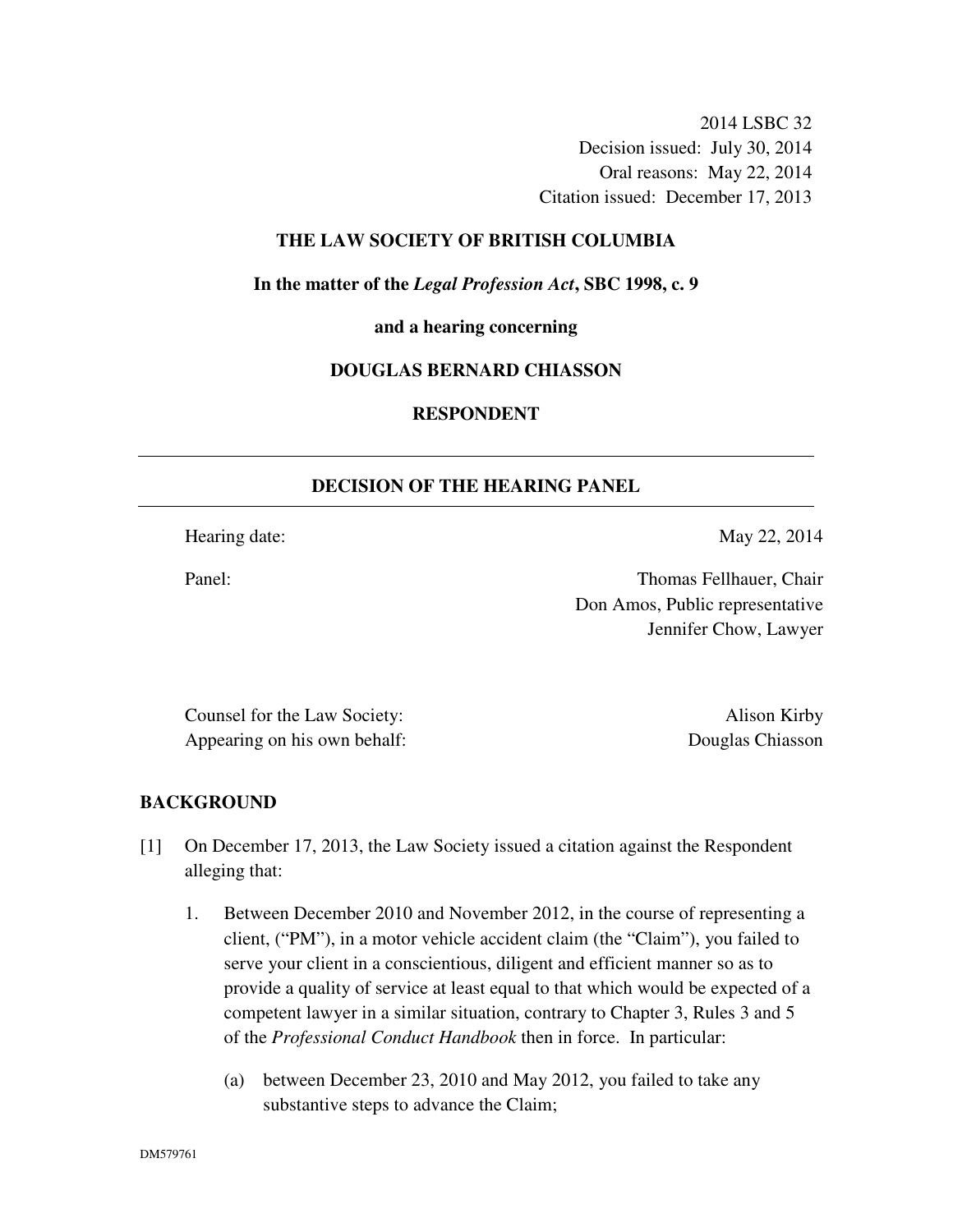- (b) between December 23, 2010 and May 2012, you failed to answer reasonable requests from your client for information;
- (c) after December 23, 2010, you failed to provide your client with progress updates as to the status of the Claim;
- (d) between May 2012 and November 2012, after being told by your client that you were fired, you continued to act on the client's behalf without communicating with her; and
- (e) you failed to make all reasonable efforts to provide prompt service to your client.

This conduct constitutes professional misconduct, pursuant to section 38(4) of the *Legal Profession Act*.

- 2. On or about December 7, 2012, in the course of representing client PM in a personal injury matter in which you were retained on a contingent fee basis, you withdrew funds from trust in payment of fees, contrary to Rule 8-1(2) of the Law Society Rules, in an amount representing 25 per cent of both the amount recovered on your client's behalf and an amount awarded as costs, when you knew or ought to have known that you were not entitled to 25 per cent of the amount awarded for costs because:
	- (a) the contingent fee agreement did not entitle you to any percentage of the costs, or
	- (b) if the contingent fee agreement did entitle you to a percentage of the costs, the agreement was contrary to section 67(2) of the *Legal Profession Act*.

This conduct constitutes a breach of the Act or Rules or professional misconduct, pursuant to section 38(4) of the *Legal Profession Act*.

# **RULE 4-22 HEARING**

- [2] Pursuant to Rule 4-22 of the Law Society Rules, the Respondent has made a conditional admission of a disciplinary violation and consented to a specific disciplinary action.
- [3] Rule 4-22 can promote creative and fair settlements by providing a degree of certainty as to the outcome. Therefore, there is a degree of deference given to the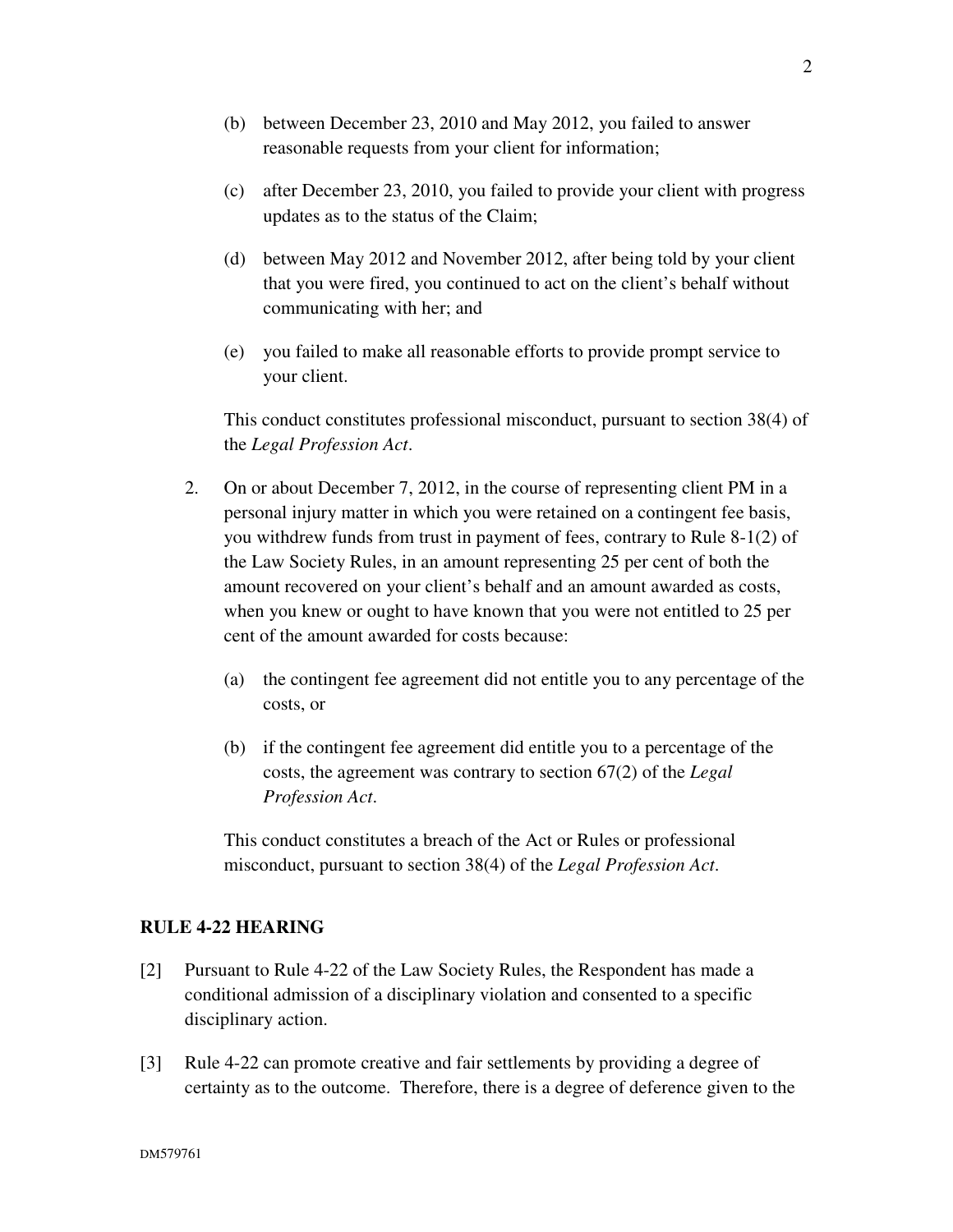parties once they have arrived at a conditional admission and proposed disciplinary action. Under Rule 4-22, the Hearing Panel has a limited role. It may only accept or reject the proposed disciplinary action.

- [4] By letter dated March 19, 2014 to the Chair of the Discipline Committee, the Respondent admitted that he committed professional misconduct by committing the disciplinary violations set out in the said citation. He agreed that the facts and circumstances of the misconduct were set out fully in the Agreed Statement of Facts signed by him on March 19, 2014. The Respondent also consented to specified disciplinary action as follows:
	- (a) a fine in the amount of \$4,500; and
	- (b) costs in the amount of \$1,000.
- [5] On April 10, 2014, the Discipline Committee considered and accepted the Respondent's proposal, and counsel for the Law Society was instructed to recommend acceptance of the proposal to this Hearing Panel.

## **FACTS**

- [6] In the Agreed Statement of Facts, the Respondent admitted to the following particulars:
	- 1. In March 2007, Mr. Chiasson and PM entered into a written contingency fee agreement that provided that Mr. Chiasson would be paid, among other things, an amount equal to necessary disbursements and 25 per cent of any settlement money.
	- 2. From March 2007 to May 2010, Mr. Chiasson:
		- (a) corresponded with the Insurance Corporation of British Columbia ("ICBC") regarding the particulars of PM's Part 7 benefits and ICBC's position on liability;
		- (b) waited for PM to "reach maximum medical recovery" from soft tissue injuries;
		- (c) met with PM to review the file's status and to sign medical consent forms;
		- (d) filed a Writ of Summons and Statement of Claim;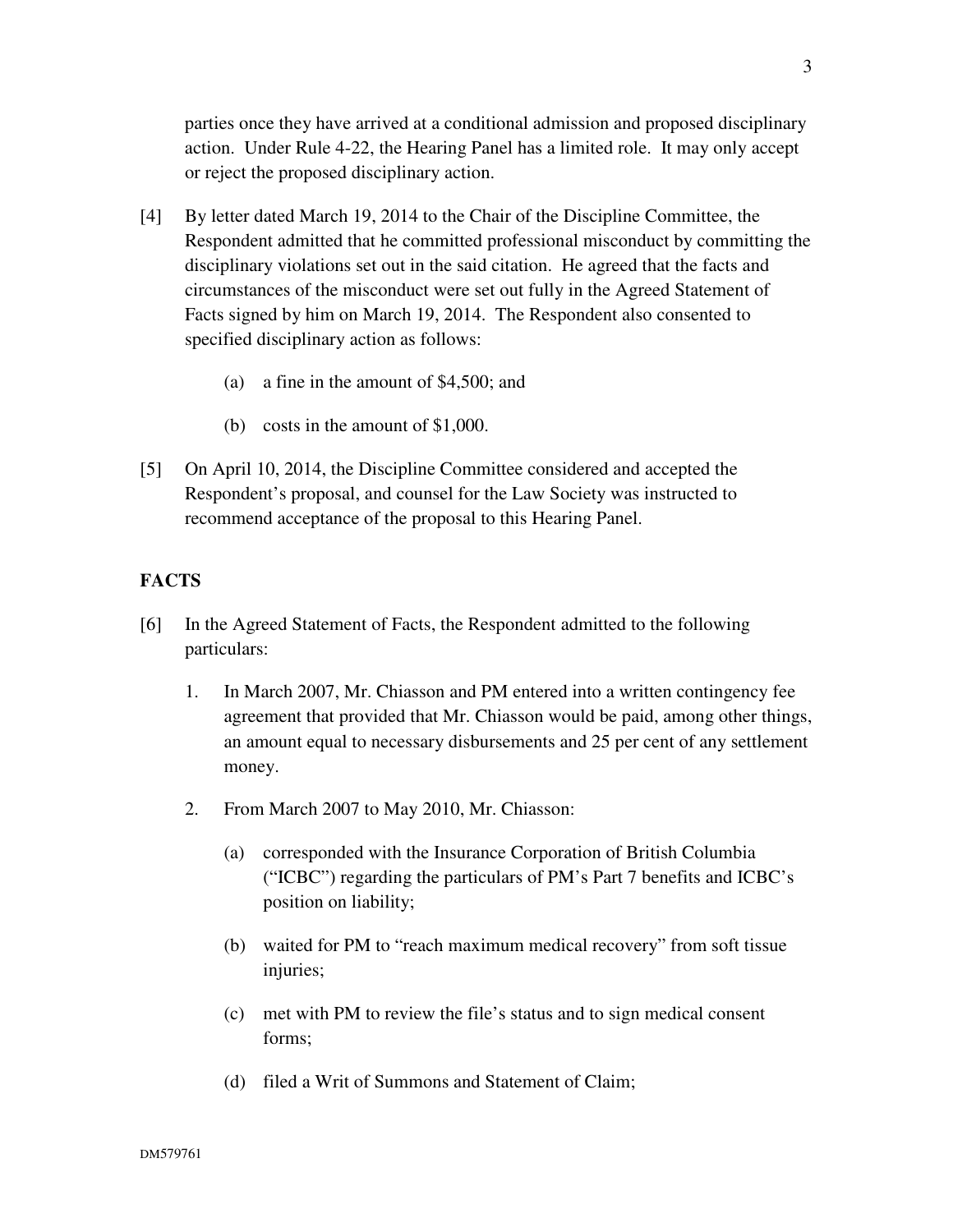- (e) corresponded with various medical practitioners and ICBC;
- (f) provided ICBC with a settlement offer and followed up with a telephone call and discussed the possibility of settlement; and
- (g) arranged for service of the Writ and Statement of Claim.
- 3. Between May 2010 and October 2010, other than submitting further receipts to ICBC for Part 7 benefits, Mr. Chiasson did nothing to advance PM's claim.
- 4. Between October 2010 and December 2010, Mr. Chiasson corresponded with ICBC regarding Part 7 benefits.
- 5. In December 2010, Mr. Chiasson sent PM a letter enclosing a cheque from ICBC and updated PM on requests to ICBC for reimbursement of medical expenses.
- 6. Between December 2010 and May 2012, despite being contacted by ICBC counsel requesting information about service of the Writ and Statement of Claim, Mr. Chiasson did nothing to advance the Claim. In particular, despite periodic requests from PM, Mr. Chiasson failed to return telephone calls, failed to contact ICBC at PM's request, took no steps to advance the Claim and failed to provide progress updates to PM.
- 7. In May 2012, PM told Mr. Chiasson he was fired. Mr. Chiasson did not attempt to contact PM between May 2012 and November 2012.
- 8. In June 2012, PM made a complaint to the Law Society.
- 9. In November 2012, Mr. Chiasson contacted PM seeking instructions to settle her ICBC claim. ICBC offered to settle PM's claim for \$37,950.80 plus taxable costs and disbursements. ICBC subsequently agreed to pay \$5,326.15 in costs and disbursements and \$2,885 in additional Part 7 benefits.
- 10. In December 2012, Mr. Chiasson accepted ICBC's offer to settle on PM's behalf. He then received a cheque from ICBC for \$46,161.95 as settlement funds including costs and disbursements. Mr. Chiasson then provided PM with a cheque for \$31,632.95 and a bill for legal services totalling \$14,529 of which \$11,540.49 was for legal fees and the remaining \$2,988.51 was for costs, disbursements, and taxes.
- 11. A breakdown of the bill for legal services showed a contingency fee of \$11,540.49 based on 25 per cent of the total sum of \$46,161.95 that he had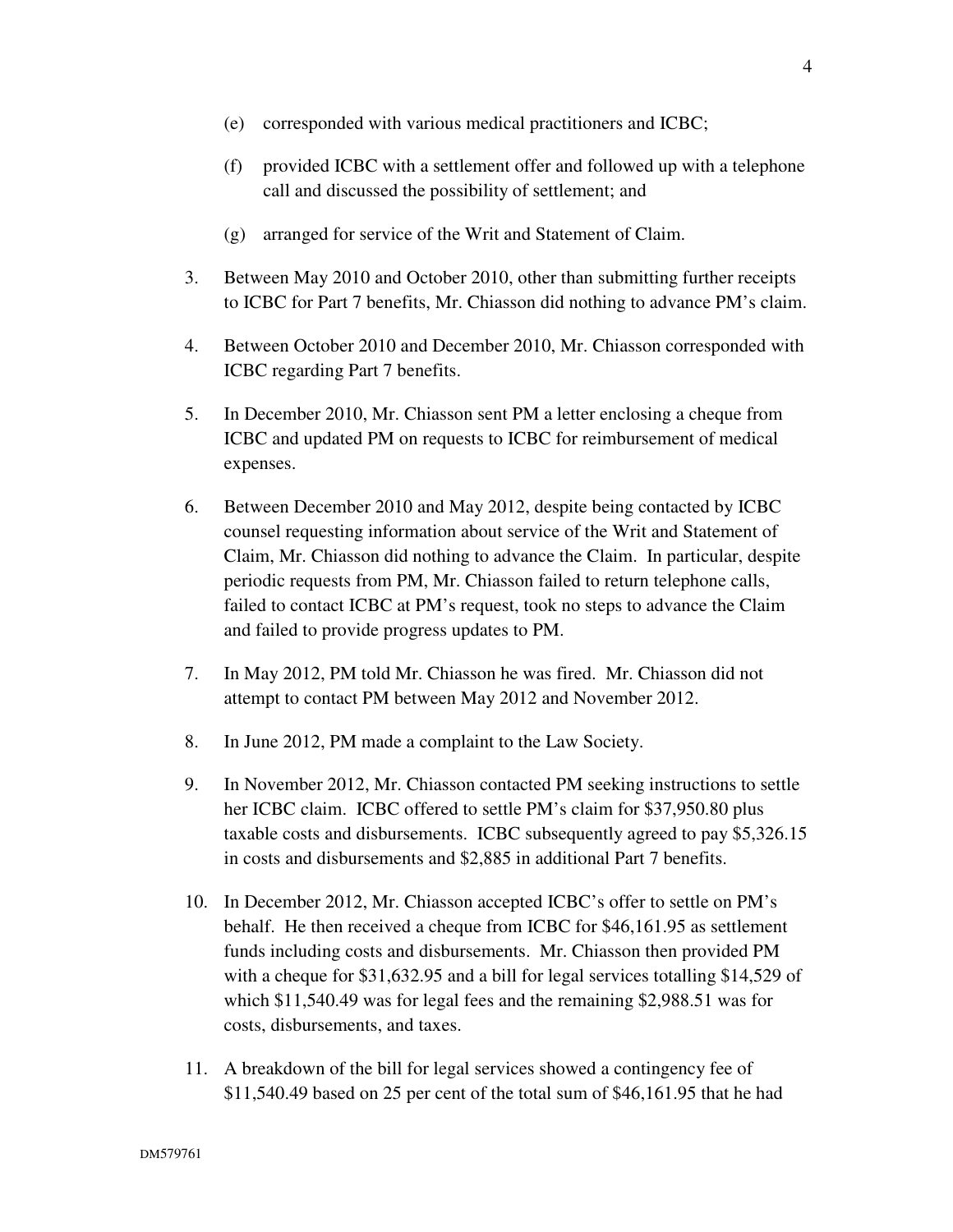received from ICBC on behalf of PM, which included \$5,326.15 in costs and disbursements. Mr. Chiasson subsequently withdrew the sum of \$14,529 (the amount billed) from his pooled trust account in payment of the legal fees.

# **PROFESSIONAL MISCONDUCT**

- [7] The primary purpose of this hearing is to fulfill the Law Society's mandate to uphold and protect the public interest in the administration of justice by ensuring the independence, integrity, honour and competence of lawyers (*Legal Profession Act*, s. 3).
- [8] "Professional misconduct" is not defined in the *Legal Profession Act*, the Law Society Rules, the *Professional Conduct Handbook* or the *Code of Professional Conduct for British Columbia*.
- [9] However, "professional misconduct" has been interpreted by previous hearing panels as "a marked departure from that conduct the Law Society expects of its members" (*Law Society of BC v. Martin*, 2005 LSBC 16, para. 171; see also *Re: Lawyer 12,* 2001 LSBC 11, para. 14).
- [10] The "marked departure" test has been applied in a number of cases, including *Law Society of BC v. Gellert*, 2013 LSBC 22, para. 67. In *Gellert*, the hearing panel summarized the type of conduct that will support a finding of professional misconduct:

Conduct falling within the ambit of the "marked departure" test will display culpability that is grounded in a fundamental degree of fault, but intentional malfeasance is not required – gross culpable neglect of a member's duties as a lawyer also satisfies the test.

[11] In considering whether to accept the Respondent's conditional admissions of professional misconduct, this Hearing Panel must be satisfied that the proposed admissions are appropriate.

# **THE FIRST ADMISSION**

- [12] The Respondent admits that the conduct set out in the citation constitutes professional misconduct, namely:
	- (a) failing to take any substantive steps to advance the Claim between December 2010 and May 2012;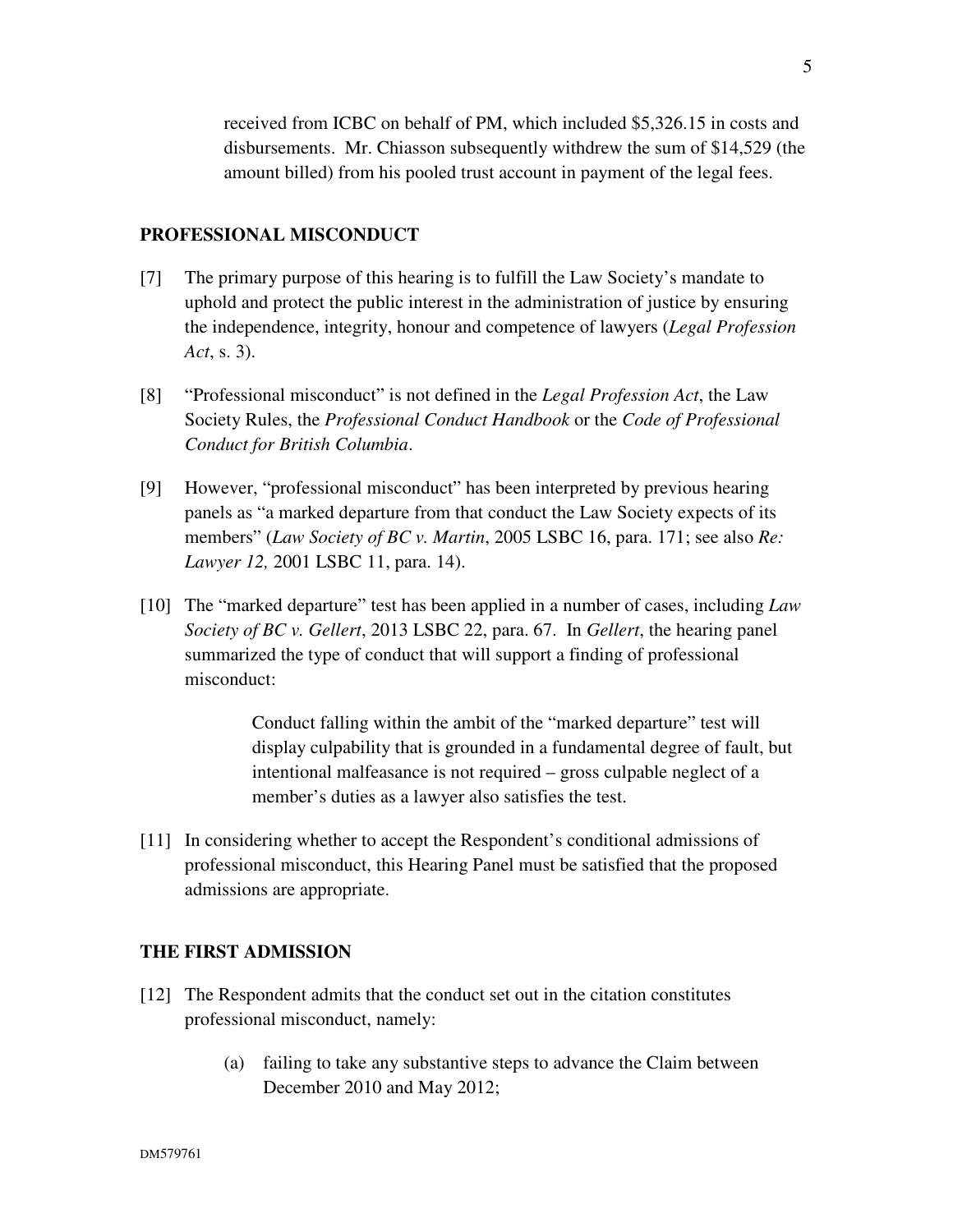- (b) failing to answer reasonable requests from PM for information between December 2010 and May 2012;
- (c) failing to provide PM with progress updates on the status of the Claim after December 2010;
- (d) after being told by PM that he was fired, continuing to act on PM's behalf without communicating with PM; and
- (e) failing to make all reasonable efforts to provide prompt service to PM.
- [13] The Law Society submits that an adverse determination of professional misconduct is appropriate and that the Respondent's admissions should be accepted.

# **DISCUSSION ON FIRST ADMISSION**

- [14] Chapter 3, Rule 3 of the *Professional Conduct Handbook* (then in force) required a lawyer to provide a quality of service to his client that would be expected of a competent lawyer in a similar situation.
- [15] The quality of service may be measured by considering whether the lawyer has:
	- (a) kept the client reasonably informed;
	- (b) answered the client's reasonable requests for information;
	- (c) responded to the client's telephone calls;
	- (d) answered communications requiring a reply within a reasonable time; and
	- (e) performed work in a prompt manner so that its value to the client is not diminished or lost.
- [16] Chapter 3, Rule 5 of the *Professional Conduct Handbook* required a lawyer to make all reasonable efforts to provide prompt service to each client and to promptly inform the client of any foreseeable undue delay.
- [17] There is no evidence of any intention, or deliberate or intentional dishonesty by the Respondent to mislead PM on the status of the Claim. The facts relate to only one client matter.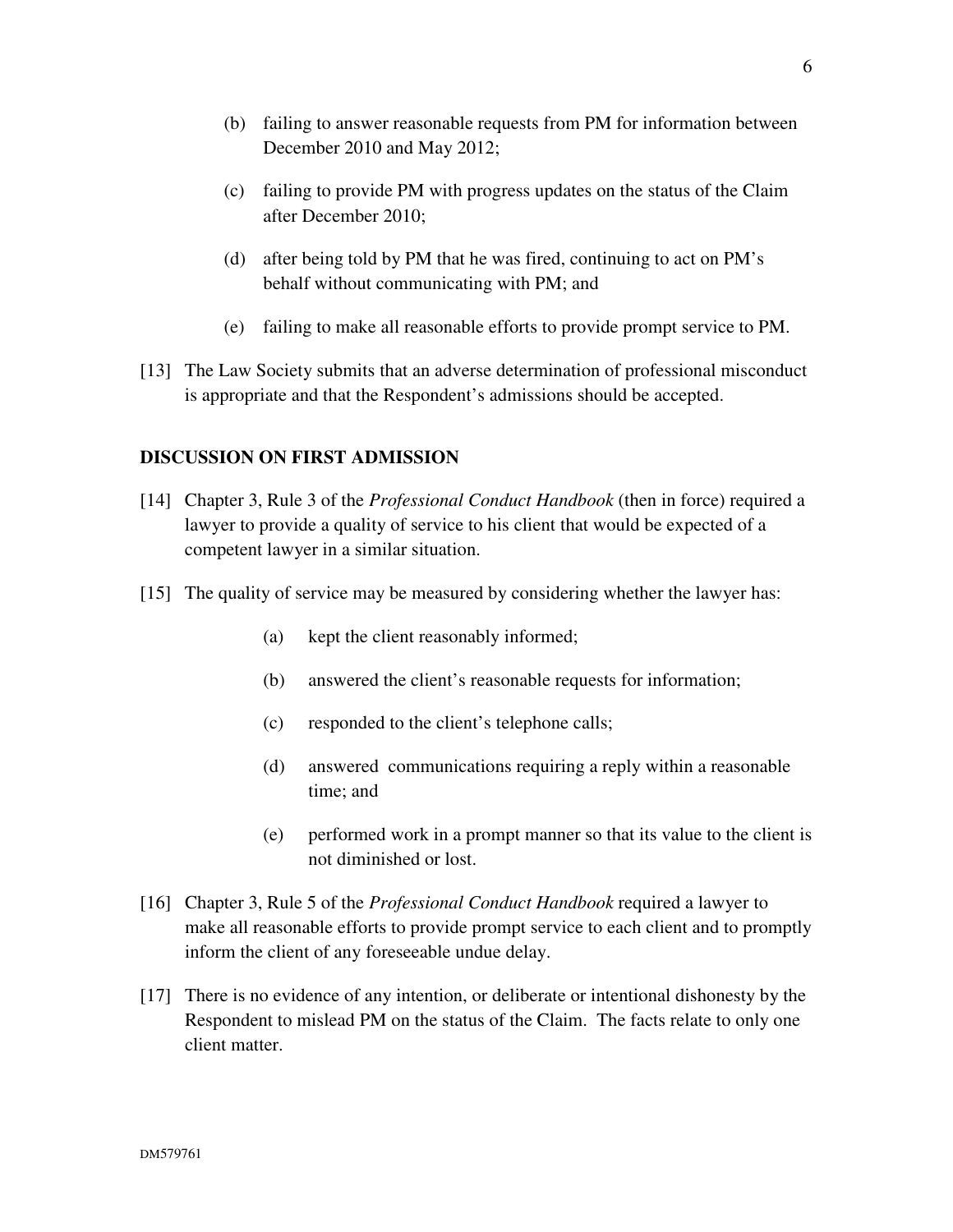#### **DECISION ON FIRST ADMISSION**

[18] We are satisfied that the Respondent's first admission of professional misconduct is appropriate. The rules cited are a clear indication of the standard expected of lawyers. The Respondent's admission indicates that his conduct is a marked departure from that standard.

# **THE SECOND ADMISSION**

- [19] The Respondent admits the allegations in the citation and that, when he withdrew funds from his trust account to pay his fees, he ought to have known that he was not entitled to 25 per cent of the amount recovered on his client's behalf because:
	- (a) the contingency fee agreement did not entitle him to any percentage of costs; and
	- (b) if the contingency fee agreement did entitle him to a percentage of costs, the agreement was contrary to section 67(2) of the *Legal Profession Act*.
- [20] The Respondent admits that his conduct in doing so constitutes professional misconduct.
- [21] The Law Society submits that an adverse determination of professional misconduct is appropriate and that the Respondent's admissions should be accepted.

## **DISCUSSION ON SECOND ADMISSION**

- [22] Contingency fee agreements put a lawyer in an inherent conflict of interest arising from being paid on a percentage contingency fee basis and the conduct of a client's case. Contingency fee agreements pose a risk that a lawyer will: (a) set fees at a level that bears little relationship to the time and money spent on the claim; (b) have little incentive to settle a case unless he has maximized his own hourly return; and (c) inflate his fee by including an amount that should not have been included as part of the contingency fee.
- [23] Sections 65 to 74 of the *Legal Profession Act* permit a contingency fee agreement to be reviewed to ensure it is fair and reasonable. In particular, section 67(2) of the *Legal Profession Act* provides:

A contingent fee agreement must not provide that a lawyer is entitled to receive both a fee based on a proportion of the amount recovered and any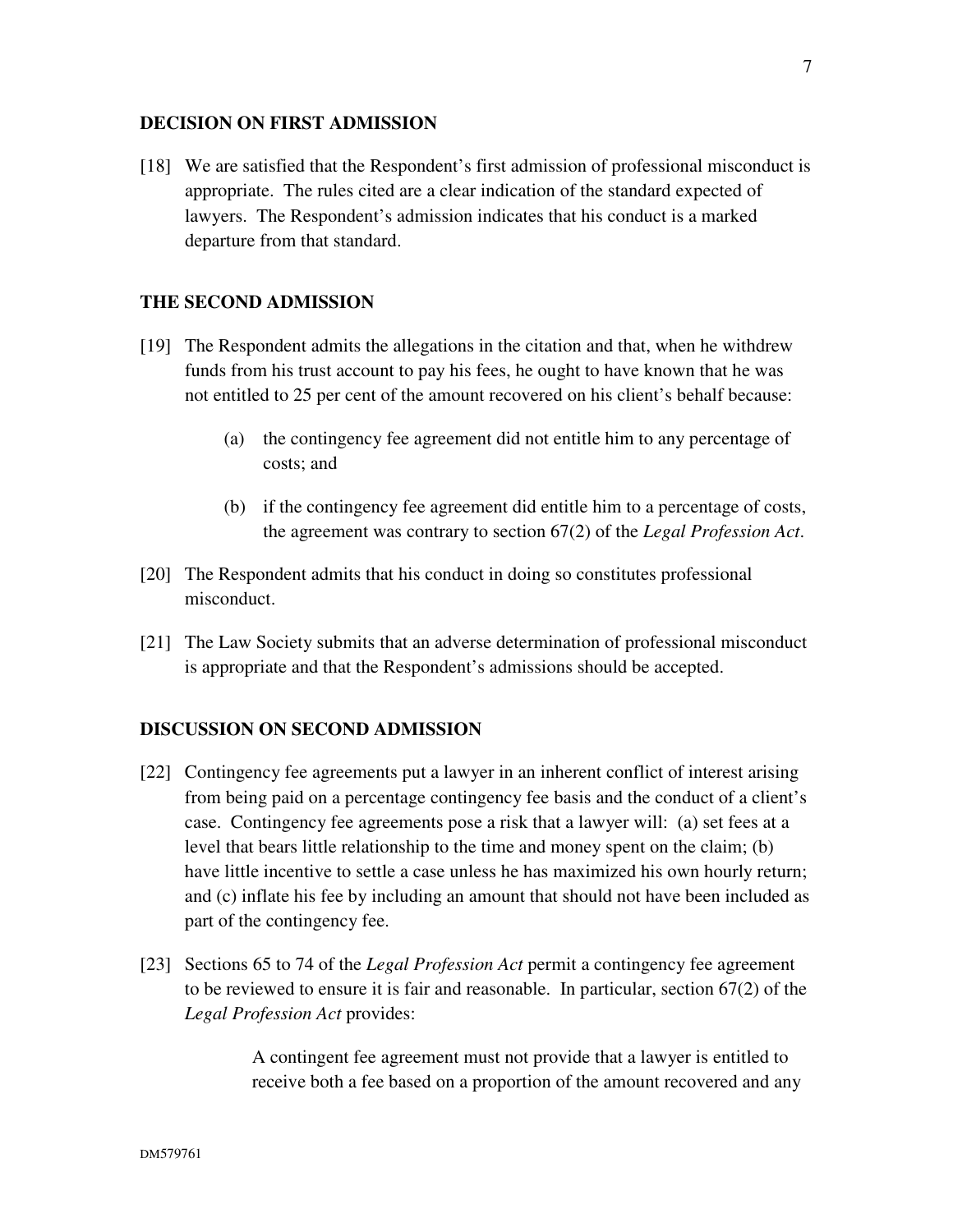portion of an amount awarded as costs in a proceeding or paid as costs in the settlement of a proceeding or an anticipated proceeding.

- [24] Rule 8-1(2) of the Law Society Rules prohibits a lawyer from preparing a bill for legal fees that exceeds the agreed fee provided under a contingency fee agreement.
- [25] Rule 8-3 requires that a contingency fee agreement be in writing and contain a statement advising the client of the right to have the agreement examined. Rule 8-4 requires that a contingency fee agreement contain a statement of the limits that may be charged without court approval as a contingency fee amount in personal injury claims arising from a motor vehicle accident.
- [26] The purpose of these Rules and sections 65 to 74 of the *Legal Profession Act* is to ensure that a contingency fee agreement is fully transparent and to partially mitigate the conflict of interest inherent when a lawyer conducts a client's case on a contingency fee basis.

### **DECISION ON SECOND ADMISSION**

[27] Again, the rules provide the standard expected of lawyers, and the Respondent's admission indicates a marked departure from that standard. We are satisfied that the Respondent's second admission of professional misconduct is appropriate.

## **PROPOSED DISCIPLINARY ACTION**

- [28] The Respondent has consented to specified disciplinary action as follows:
	- (a) A fine in the amount of \$4,500 pursuant to s. 38(5)(b) of the *Legal Profession Act*, payable on or before April 30, 2015; and
	- (b) Costs in the amount of \$1,000.
- [29] Counsel for the Law Society submits that the proposed fine is within the range of a fair and reasonable disciplinary action in all the circumstances.

### **ANALYSIS**

[30] In considering whether to accept the Respondent's proposed disciplinary action, this Hearing Panel must be satisfied that the proposed disciplinary action falls within the range of a fair and reasonable disciplinary action in all the circumstances (*Law Society of BC v. Rai,* 2011 LSBC 2, paras. 6-8).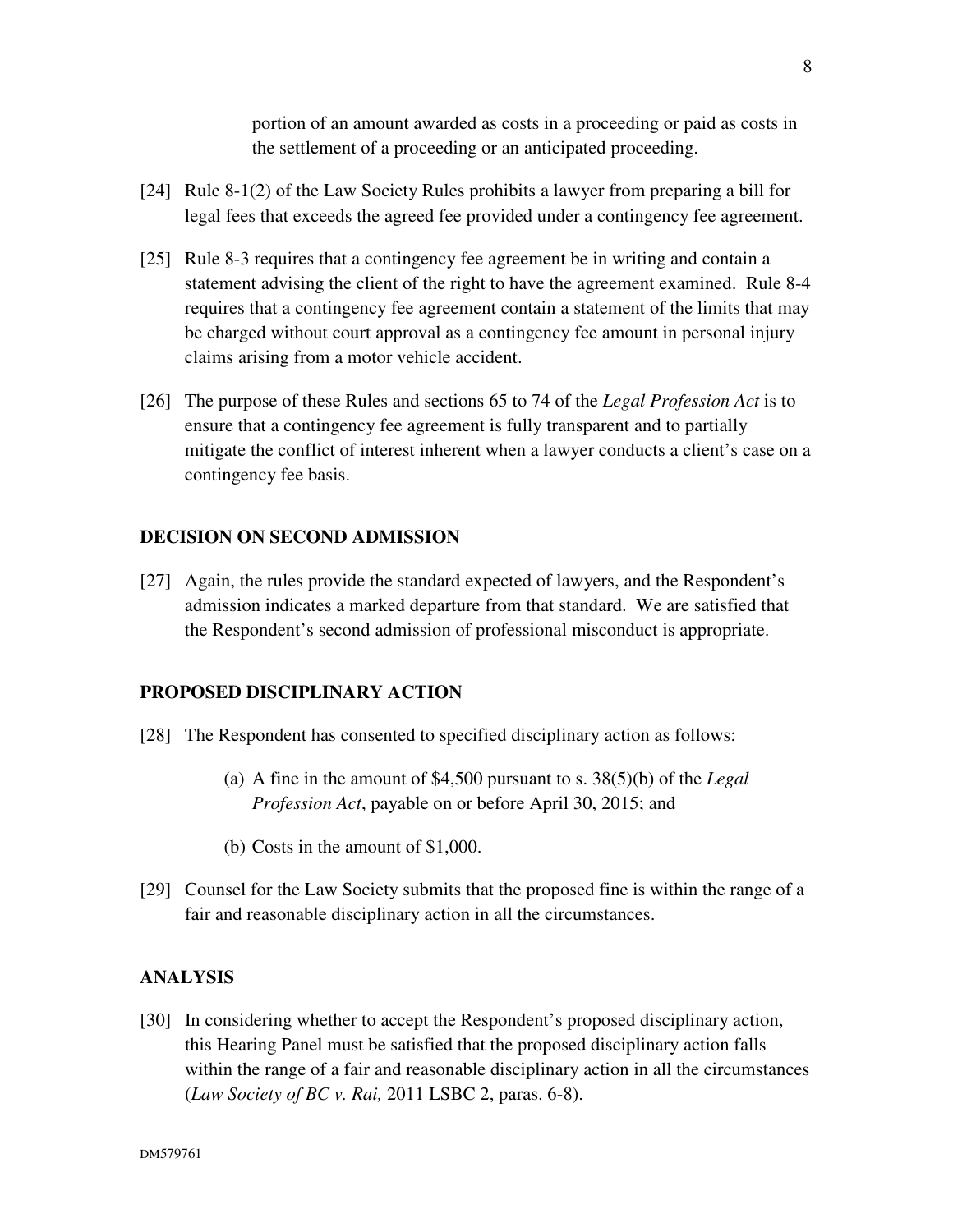- [31] We have considered the leading factors to be considered when imposing disciplinary action (*Law Society of BC v. Ogilvie,* [1999] LSBC 17).
- [32] We have further considered the facts and penalties imposed in recent Law Society decisions, including: *Law Society of BC v. Wilson*, 2012 LSBC 06; *Law Society of BC v. McLellan,* 2011 LSBC 23; *Law Society of BC v. Epstein*, 2011 LSBC 12; *Law Society of BC v. Boyd*, 2010 LSBC 21; *Law Society of BC v. Plested*, 2007 LSBC 45; *Law Society of BC v. Edwards*, [1996] LSDD No. 21; *Law Society of BC v. Murray*, 2006 LSBC 47; and *Law Society of BC v. Lail*, 2012 LSBC 32.
- [33] We note there are no recent Law Society decisions relating to a lawyer's bill for legal fees including an improper percentage of fees as costs.
- [34] The Respondent was called and admitted to the British Columbia Bar on May 18, 1990. Since October 1999, the Respondent has practised as a sole practitioner in Squamish, British Columbia. He practises primarily in the areas of family law, residential real estate law, civil litigation and wills and estates.
- [35] The Respondent's professional conduct record consists of:
	- (a) a Conduct Review in 1999 for failing to advise opposing counsel that he was no longer retained to act when he was served with a short leave application;
	- (b) a referral to the Practice Standards Department in 2006 resulting in recommendations aimed at improving the Respondent's office and file management systems including client communications and managing client expectations. While some inferences may be drawn from those recommendations, they are not recognized as disciplinary action.
- [36] We have considered the absence of any directly relevant or recent disciplinary history. We have also noted the absence of any dishonest or deceitful conduct.
- [37] We were advised that the Respondent cooperated with the Law Society during the investigation and prosecution of this complaint and that he admitted professional misconduct at an early stage in the proceeding.
- [38] The Respondent's misconduct shows a fundamental failure to act in accordance with his duties owed to the client. The absence of dishonest or deceitful conduct supports a fine rather than a suspension.